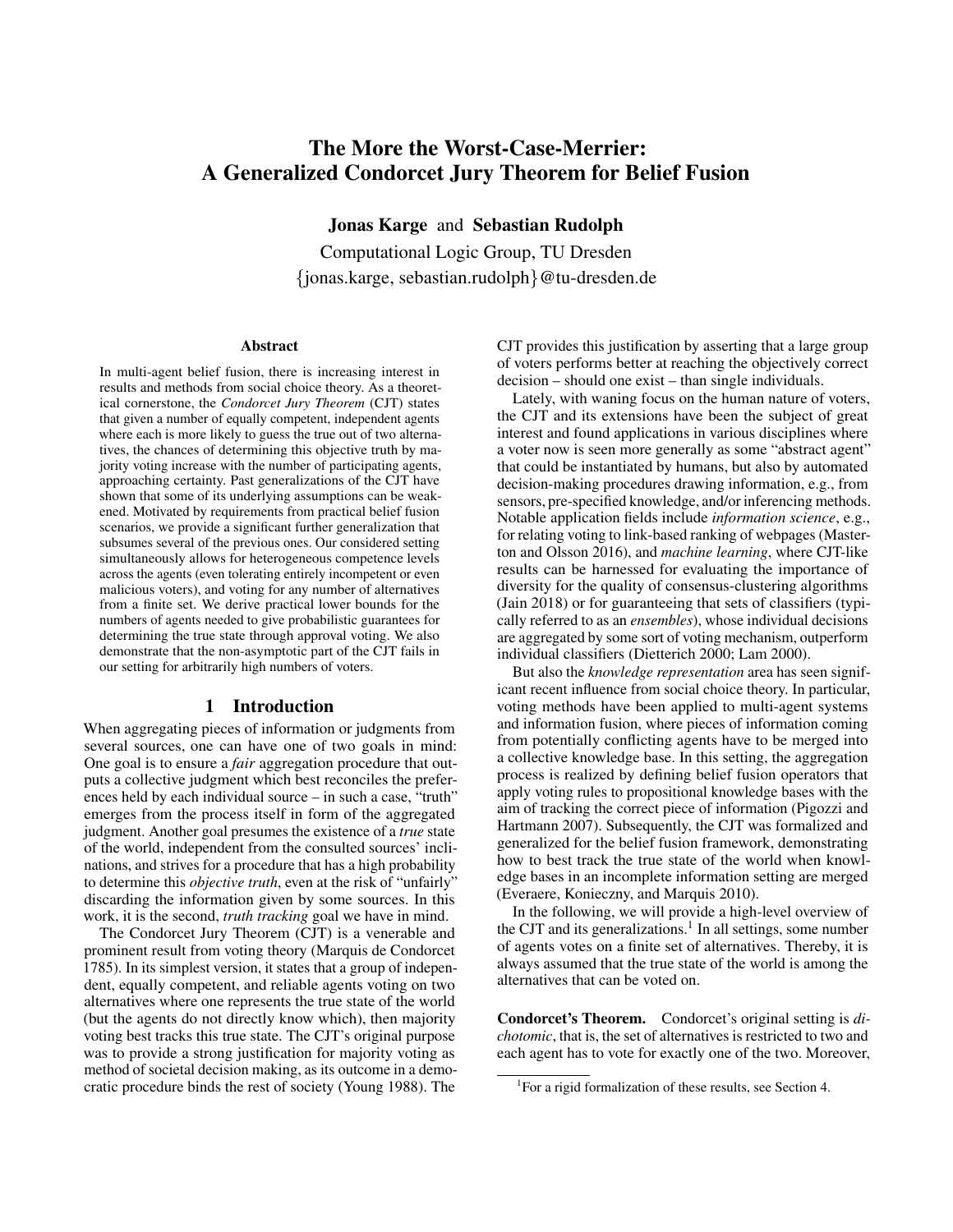a particular agent is said to be *reliable* if the probability that she votes for the true state of the world is strictly greater than one half. In a *homogenous* setting, the probability of voting for a particular alternative is the same across all agents. Additionally, the agents choices are assumed to be *independent*. That is, intuitively, knowing the choices of some of the agents does not provide any information on the choices of the other agents. Upon voting, the *majority* rule stipulates that the alternative that receives more than half of the votes wins. Note that in a dichotomic setting with an odd number of voters, the majority always produces a unique winner. From the above assumptions, Condorcet derived the following result:

Theorem 1 [\(Marquis de Condorcet 1785\)](#page-9-0). *For odd-numbered homogenous groups of independent and reliable agents in a dichotomic voting setting, the probability that majority voting identifies the correct alternative*

*(1) increases monotonically with the number of agents and*

*(2) converges to* 1 *as the number of agents goes to infinity.*

Note that only (2), commonly referred to as the *asymptotic part* of the theorem or *Crowd Infallibility* is featured in most generalizations of the CJT [\(Ben-Yashar and Paroush](#page-9-8) [2000\)](#page-9-8), while (1), the *non-asymptotic part*, also called *Growing Reliability*, has been demonstrated to be violated for a small number of agents when the homogeneity assumption is weakened [\(Owen, Grofman, and Feld 1989\)](#page-9-9).

Naturally, the underlying assumptions seem quite strong: Voters are typically not equally competent. Moreover, agents often times will be presented more than two alternatives. Also, an agent might wish to abstain or to vote for more than one particular alternative at a time. Guided by these observations, various generalizations of the CJT have been established, relaxing some of the underlying assumptions. In the following, we briefly discuss some existing generalizations of the CJT that are central to our contribution.

Choosing from More Options. The first generalization we discuss is due to List and Goodin (2001), who generalized the CJT to any finite number of alternatives. As before, their setting still presumes homogeneous groups of independent agents, and each agent is supposed to pick exactly one of the alternatives. However, each agent is now seen as *reliable* if the probability that she votes for the correct alternative is strictly greater than the probability that she votes for any other alternative. Moreover, instead of majority voting, *plurality voting* is applied. That is, an alternative wins if it receives strictly more votes than any other alternative.

Theorem 2 [\(List and Goodin 2001\)](#page-9-10). *For a homogenous group of independent and reliable agents where each agent votes for exactly one alternative from a finite set of alternatives, the probability that plurality voting identifies the correct alternative*

*(1) is higher than that for any other alternative winning and (2) converges to* 1 *as the number of agents goes to infinity.*

Still, for this result it is assumed that all voters are equally reliable and that agents can vote for one alternative only.

Choosing Several Options or None. More recently, Everaere et al. (2010) generalized the CJT to settings where agents vote by choosing any subset from a finite set of alternatives. Again, they presume a homogeneous group of independent agents, but adjust the *reliability* criterion: It requires that the probability of the correct alternative being contained in the chosen set is strictly greater than that of any other.

The appropriate voting method is then *approval voting*, where an alternative wins if it is contained in more of the agent-picked-sets than any other.

Theorem 3 [\(Everaere, Konieczny, and Marquis 2010\)](#page-9-7). *For a homogeneous group of independent and reliable agents, the probability that approval voting on finitely many alternatives identifies the correct alternative converges to* 1 *as the number of agents goes to infinity.*

While Everaere et al.'s result allows a more liberal voting scheme, it still relies on the – rather artificial – assumption that all agents are equally competent.

Heterogenous Competence. One has to acknowledge that, in most natural cases, there are agents more competent than others. Likewise, it would be practical if one could give (probabilistic) correctness guarantees even for cases where the group of agents contains a certain share of incompetent (or even malicious) agents. To this end, Owen et al. (1989) have shown a generalized CJT wherein, in a dichotomic setting, the homogeneity requirement is dropped and the reliability assumption is significantly weakened. They define *reliability* on a group-level rather than individually and merely require that the probability to vote for the correct alternative, *averaged across all agents*, is strictly greater than one half.

Theorem 4 [\(Owen, Grofman, and Feld 1989\)](#page-9-9). *For a reliable group of independent agents in a dichotomic voting setting, the probability that majority voting identifies the correct alternative converges to* 1 *as the number of agents goes to infinity.*

Then again, while allowing for voter heterogeneity, this result is restricted to two alternatives where agents can vote for one alternative at a time only.

Our Contribution. As central contribution of this paper, we state (Section [4\)](#page-2-0) and prove (Section [5\)](#page-3-0) a generalization of the CJT that subsumes all the results discussed before. It establishes that the probability of approval voting identifying the correct alternative converges to 1 as the number of agents goes to infinity, in any setting where

- (i) the set of choices to pick from is finite and fixed, but of arbitrary size,
- (ii) upon voting, the agents can choose any number of alternatives from that set, and
- (iii) we require group reliability, i.e., the average probability to vote for the true alternative is (by a fixed margin  $\Delta p > 0$ ) greater than the average probability to vote for any other alternative.

We note that the existence of a fixed positive probability margin  $\Delta p$  is an implicit requirement in all mentioned versions of the CJT. All these results fail if the difference between the probabilities is allowed to approach zero as the number of voters grows (see [Berend and Paroush 1998\)](#page-9-11).

Further contributions of this paper are the following: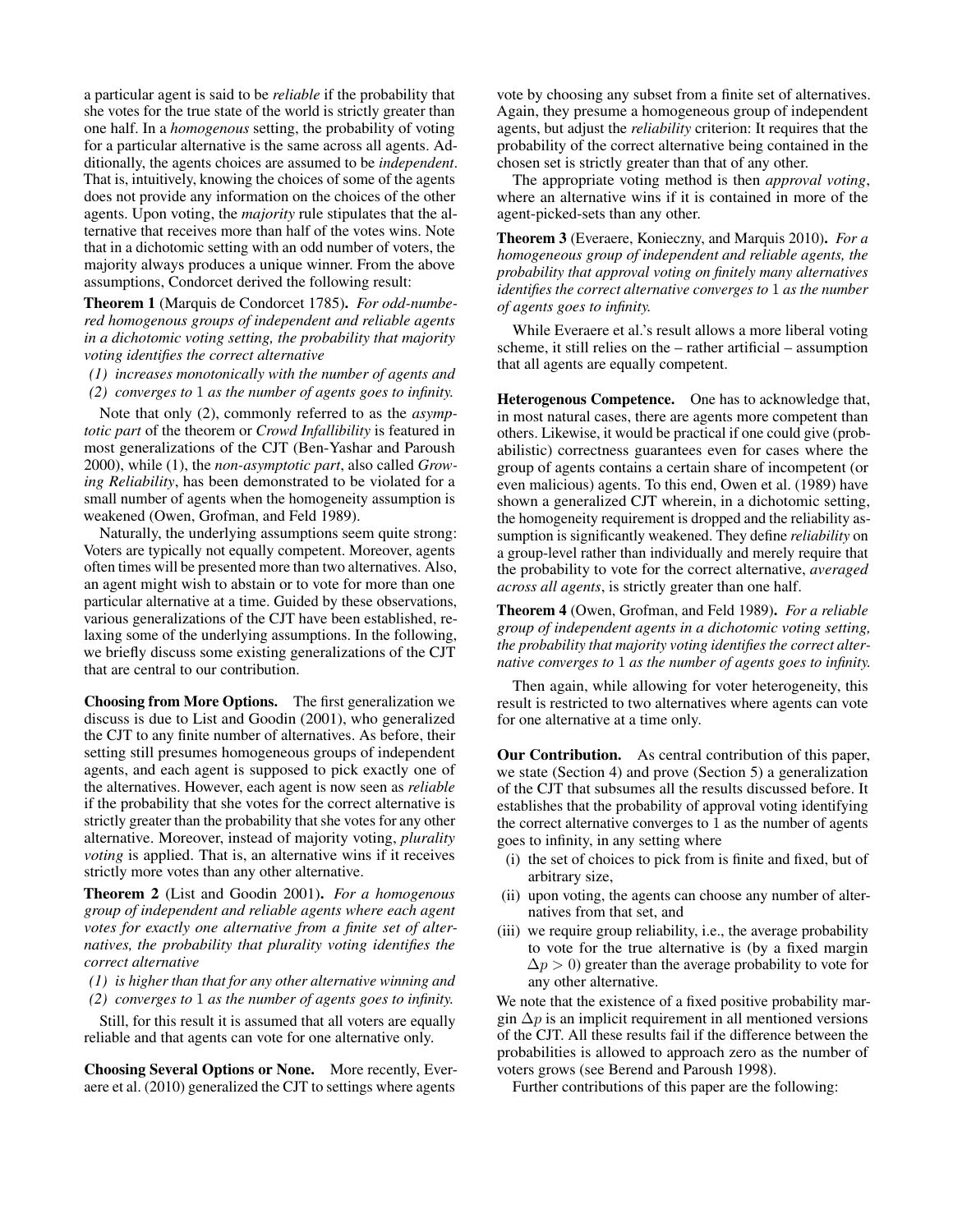- We establish a formally rigorous unifying probabilistic framework that allows for comparing the discussed results and makes all underlying assumptions explicit (Section [4\)](#page-2-0).
- We derive bounds for the minimal number of agents required to guarantee that the approval voting is successful with a probability higher than a given value  $P_{\text{min}}$ , depending on the number  $m$  of choices and the probability margin  $\Delta p$ . It turns out that for different values of these parameters, different formulae provide better estimates.
- We discuss why an analogon to part (1) of the CJT cannot be established in our setting and provide corresponding counterexamples for arbitrarily large numbers of agents.

### 2 Motivational Scenario

To further motivate the use of the CJT for information fusion, we briefly discuss a hypothetical scenario based on an emerging technology called *Smart Dust*.

Smart Dust is a micro-electro-mechanical system (MEMS) with wireless, dust-sized components, called motes, that can carry sensors in order to provide information on their domain of application [\(Sharma and Sultana 2020\)](#page-9-12). Possible applications range from general engineering and health to environmental monitoring (e.g., to support forecasting of natural disasters) [\(Haenggi 2016\)](#page-9-13).

For instance, when applied to monitoring geological activity, a Smart Dust system consisting of possibly thousands of motes [\(Nerkar and Kumar 2016\)](#page-9-14), spread across a region of interest, can be used to detect patterns known to precede major geological events such as earthquakes or landslides. The goal then is to assemble the individual motes' findings to derive predictions of such events occurring in the near future [\(Sharma and Sultana 2020\)](#page-9-12). Key issues in collecting the data from the Smart Dust system include the aggregation of heterogeneous information and the management of uncertainty at various levels [\(Agogino, Granderson, and Qiu 2002\)](#page-9-15).

In the CJT setting, we can see each sensor-carrying mote as an individual agent. In a hypothetical scenario, we can imagine a manufacturer of a Smart Dust system to give certain guarantees regarding the reliability of the provided motes. This may include a certain percentage of motes malfunctioning (through production errors or as a consequence of their deployment) as well as the probabilities of a functional mote to correctly identify patterns that precede earthquakes or landslides, and to distinguish these patterns from each other and from harmless geological activity in the area where it is applied. In this scenario, the probability of a mote correctly identifying such a pattern also depends on, for instance, its location in that area. The collection of motes/agents then has heterogeneously distributed levels of competence about which only statistical guarantees can be given.

Then, the data delivered by the plethora of motes has to be aggregated. To this end, it is conceivable to apply voting methods, where each potential prediction associated with a detected pattern constitutes a particular alternative to vote on. The generalization of the CJT proven in this paper justifies this strategy in principle and ensures that – given basic reliability guarantees – the probability of making the right prediction goes against 1 with a growing number of motes. Even more, our results providing lower bounds on this success probability depending on the number of agents, the number of alternatives, and certain quantified statistical reliability guarantees, allow us to give practical concrete estimates for the number of motes (or "kilograms of smart dust") that need to be deployed in order to successfully track the correct geodynamic situation.

# 3 Preliminaries

Probability Theory. While we assume the reader to be familiar with the foundations of probability, we briefly recall some basic notions and fix notations used. Following common practice we use  $X$  (usually with annotations) to denote random variables. For *Bernoulli random variables*, where X can only take values from  $\{0, 1\}$ , we let  $p = \mathbb{P}(X = 1)$ denote the probability for  $X$  taking the value and obtain  $\mathbb{P}(X = 0) = 1 - p$ , where, as usual,  $\mathbb{P}(\cdot)$  is used to denote the *probability* of X taking the indicated values. Given a random variable X, we let  $E(X)$  denote the *expected value* of X, defined as  $\sum_{x} X \mathbb{P}(X = x)$  whenever X ranges over finitely many values. Likewise, we define the *variance*  $Var(X)$  of X as  $\mathbb{E}((X - \mathbb{E}(X))^2)$ . For Bernoulli distributions with parameter p, we obtain  $\mathbb{E}(X) = p$  and  $\mathbb{Var}(X) = p(1 - p)$ .

**Voting.** We assume a finite set  $W = {\omega_1, \dots, \omega_m}$  of m items referred to as *choices*. We further assume a finite set  $\mathcal{A} = \{a_1, \ldots, a_n\}$  of *n agents*.

Given A and W, one *approval voting (instance)* is represented by the relation  $V \subseteq \mathcal{A} \times \mathcal{W}$  where  $(a_i, \omega_j) \in V$ means that agent  $a_i$  approves choice  $\omega_i$  (meaning that she considers it more favourable or likely than any of the nonapproved choices). Given an approval vote V, the *score*  $\#_{V} \omega$ of some choice  $\omega \in \mathcal{W}$  is defined as the overall number of votes that  $\omega$  receives, i.e.,

$$
\#_V \omega = |\{a_i \in A_n \mid (a_i, \omega) \in V\}|.
$$

We then say some choice  $\omega \in W$  *wins the approval vote* V if it receives strictly higher scores (that is: strictly more votes) than any other choice, that is,

$$
\#_V \omega > \max_{\omega' \in \mathcal{W} \setminus \{\omega\}} \#_V \omega'.
$$

Let us remark that other types of voting schemes can be obtained from approval voting. Whenever every agent is required to vote for exactly one choice (i.e.,  $V$  is required to be a function), approval voting is identical to *plurality voting*. If one additionally requires m = 2, one obtains *majority voting*, since in the functional setting with two choices, a choice winning the approval vote means that it must obtain strictly more than half of all votes.

## 4 Truth Tracking through Voting

<span id="page-2-0"></span>In the truth tracking setting, the choices represent possible *world states*, with the basic assumption that in each instantiation of the voting procedure, exactly one of these states  $\omega_* \in \mathcal{W}$  is the true, actual world state. The agents are assumed not to have direct access to the information about the actual world state, but they might be able to obtain indications through some epistemic process (such as sensor readings).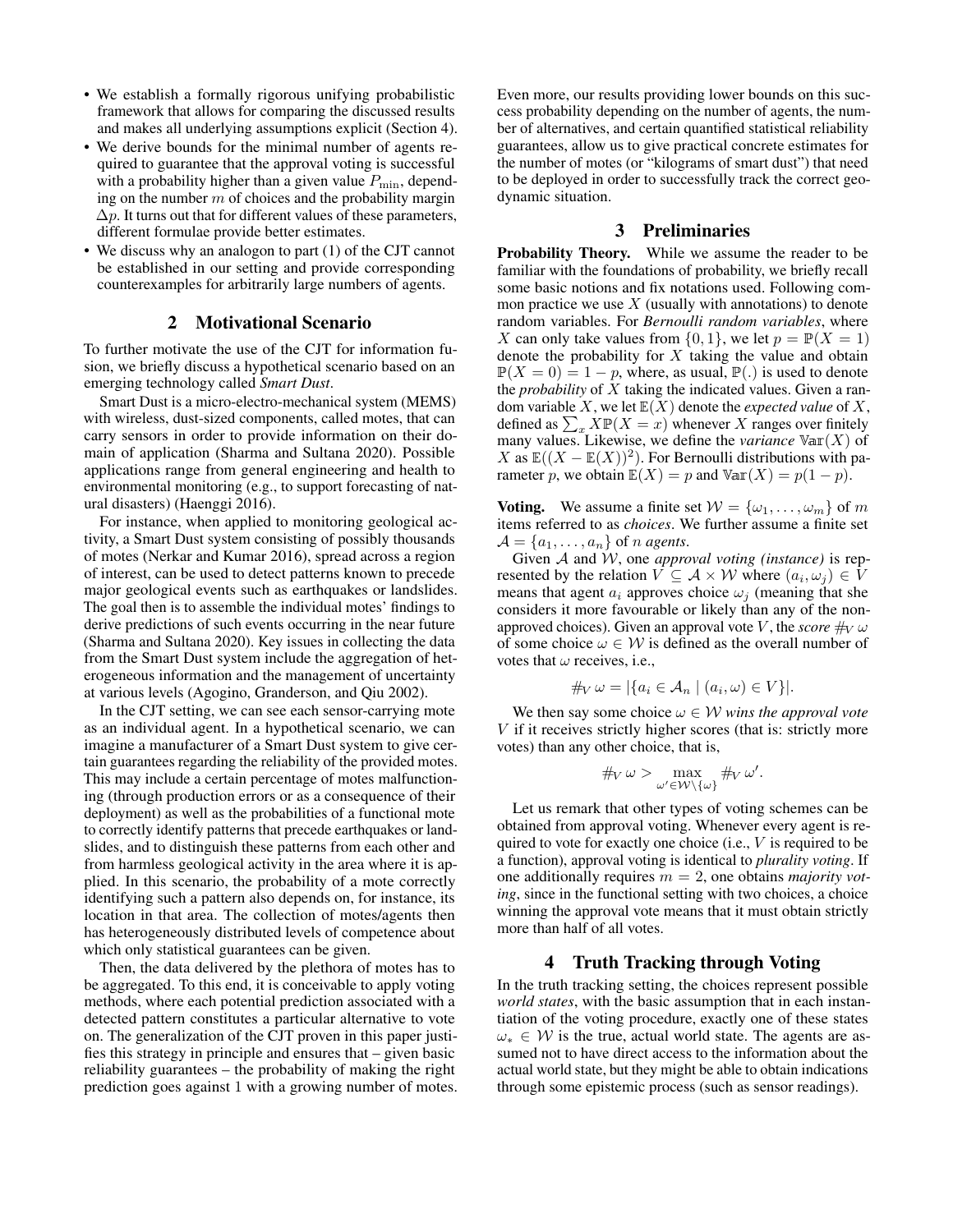Formal Probabilistic Model. As usual, the described scenario is modeled as a random process. This process generates  $\omega_*$  as well as V and is governed by a joint probability distribution  $\mathbb P$  over the Bernoulli (i.e.,  $\{0,1\}$ -valued) random variables

$$
X_{*}^{\omega_{1}},\ldots,X_{*}^{\omega_{m}},
$$
  
\n
$$
X_{1}^{\omega_{1}},\ldots,X_{1}^{\omega_{m}},
$$
  
\n
$$
\vdots
$$
  
\n
$$
\vdots
$$
  
\n
$$
X_{n}^{\omega_{1}},\ldots,X_{n}^{\omega_{m}}.
$$

The values taken by these random variables represent the outcome of a voting event as follows:  $X_*^{\omega_j}$  is 1 if  $\omega_j$  is the actual world state (i.e.,  $\omega_j = \omega_*$ ), and 0 otherwise, whereas  $X_i^{\omega_j}$  is 1 if the *i*th agent voted for the *j*th world state (i.e.,  $(a_i, \omega_j) \in V$ ) and 0 otherwise. For brevity, we let  $[\omega_* = \omega_j]$ denote the expression  $X_*^{\omega_j} = 1 \wedge \bigwedge_{\omega \in \mathcal{W} \setminus \{\omega_j\}} X_*^{\omega} = 0$ .

We next specify basic assumptions we make about the above joint distribution. Obviously, considering the described meaning of the joint distribution, we always require that  $[\omega_j = \omega_*]$  holds for exactly one  $\omega_j \in \mathcal{W}$ .

One central and crucial assumption that we impose is that the agents do not influence each other in their decision whether or not to approve some choice.

Definition 1. *A joint distribution satisfies* agent approval independence *if, conditioned on the actual world state, the decision to approve any given*  $\omega_j$  *is made independently across all agents, i.e., for any*  $\omega, \omega_j \in W$  *and any sequence*  $v_1, \ldots, v_n$  *of values from*  $\{0, 1\}$  *the following holds:* 

$$
\mathbb{P}\Big(\bigwedge_{i=1}^n X_i^{\omega_j} = v_i \mid [\omega_* = \omega]\Big) = \prod_{i=1}^n \mathbb{P}\Big(X_i^{\omega_j} = v_i \mid [\omega_* = \omega]\Big).
$$

In other words, in a setting satisfying agent approval independence, the joint probability of any given approval voting outcome referring to a given world state can be obtained as the product of the corresponding marginal probabilities, when controlling for the actual world state.

Next, we introduce a formal notion that will allow us to quantify how well the group of agents as a whole is able to estimate the actual true world state.

Definition 2. *A joint probability distribution satisfies* ∆pgroup reliability *for some*  $\Delta p > 0$ *, if the probability to approve the true world state, averaged across all agents, is at least by* ∆p *higher than the averaged probability for approv-* $\omega' \in \mathcal{W}$  with  $\omega \neq \omega'$  the *following holds:*

$$
\frac{1}{n}\sum_{i=1}^n \mathbb{P}\Big(X_i^{\omega} = 1 \,|\, [\omega_* = \omega]\Big) \geq \Delta p + \frac{1}{n}\sum_{i=1}^n \mathbb{P}\Big(X_i^{\omega'} = 1 \,|\, [\omega_* = \omega]\Big).
$$

The previous two assumptions are required to obtain our result (and any of the prior results discussed in this paper), so we refer to this setting as *I&R* (for independent and reliable).

The assumptions introduced next are optional; they allow to constrain the setting further in order to formalize existing results in a uniform framework. The first such constraint requires the conditional approval probabilities to be uniform across all agents.

Definition 3. *A joint distribution satisfies* homogeneity *if, upon fixing the actual world state, the marginal probability to approve any given*  $\omega_i$  *is the same for every agent, i.e., for any*  $\omega, \omega' \in \mathcal{W}$  and all  $i, k \in \{1, \ldots, n\}$  the following holds:

$$
\mathbb{P}(X_i^{\omega}=1\mid [\omega_*=\omega'])=\mathbb{P}(X_k^{\omega}=1\mid [\omega_*=\omega']).
$$

Another constraint realizes the plurality voting scheme by imposing that every agent must approve exactly one of the choices.

Definition 4. *A joint distribution satisfies* (vote) completeness *if for every*  $i \in \{1, \ldots, n\}$  *the following holds:* 

$$
\sum_{j=1}^{m} X_i^{\omega_j} = 1.
$$

We conclude our framework by formally defining an appropriate notion characterizing the chance that the true world state is identified via an approval vote.

Definition 5. *Given a family* P *of joint probability distributions for* n *agents and a set* W *of* m *choices, the* approval vote worst-case success probability  $P_{m,n}^{\text{wcs}}$  is defined by

$$
\min_{\substack{\mathbb{P}\in\mathcal{P}\\ \omega\in\mathcal{W}}}\mathbb{P}\Big(\bigwedge_{\omega_1\in\mathcal{W}\backslash\{\omega\}}\sum_{k=1}^n X_k^{\omega} > \sum_{k=1}^n X_k^{\omega_1} \mid [\omega_* = \omega]\Big).
$$

In words, for m choices and n agents, given a family  $P$  of distributions adhering to a specific set of assumptions about the voting setting,  $P_{m,n}^{\text{wcs}}$  expresses the guaranteed minimal probability that approval voting identifies the true world state.

Formulating CJT Versions. With the above notions in place, we can represent the previously shown versions of the CJT in a uniform way as follows, where the number  $m \geq 2$ of choices and the group reliability parameter  $\Delta p > 0$  are arbitrary but fixed throughout the limit process:

- [Marquis de Condorcet:](#page-9-0) In any complete, homogeneous I&R setting holds  $P_{2,n}^{\text{wcs}} \xrightarrow[n \to \infty]{} 1$ .
- [List and Goodin:](#page-9-10) In any complete, homogeneous I&R setting holds  $P_{m,n}^{\text{wcs}} \xrightarrow[n \to \infty]{} 1.$
- [Everaere, Konieczny, and Marquis:](#page-9-7) In any homogeneous I&R setting holds  $P_{m,n}^{\text{wcs}} \xrightarrow[n \to \infty]{} 1$ .
- [Owen, Grofman, and Feld:](#page-9-9) In any complete I&R setting holds  $P_{2,n}^{\text{wcs}} \xrightarrow[n \to \infty]{} 1.$

In the same vein, we can express our main theorem, which generalizes all of the above:

Theorem 5 (Generalized CJT). *In any I&R setting with fixed*  $m \geq 2$  and  $\Delta p > 0$  holds  $P_{m,n}^{\text{wcs}} \xrightarrow[n \to \infty]{} 1$ .

### 5 Proof of the Asymptotic Result

<span id="page-3-0"></span>For the proof of our generalization of the (asymptotic part of) CJT, it is convenient to consider  $\omega_*$  fixed (yet still unknown to the agents) and the remaining elements of  $W$  appropriately renamed, i.e., we let  $W = {\omega_*, \omega_1, \dots, \omega_{m-1}}$ . This is without loss of generality and allows for a more succinct formulation without conditional probabilities.

For every  $\omega \in \mathcal{W}$ , we let  $p_1^{\omega}, \ldots, p_n^{\omega}$  denote the Bernoulli parameters of the random variables  $X_1^{\omega}, \ldots, X_n^{\omega}$ , respectively, which are independently distributed by assumption.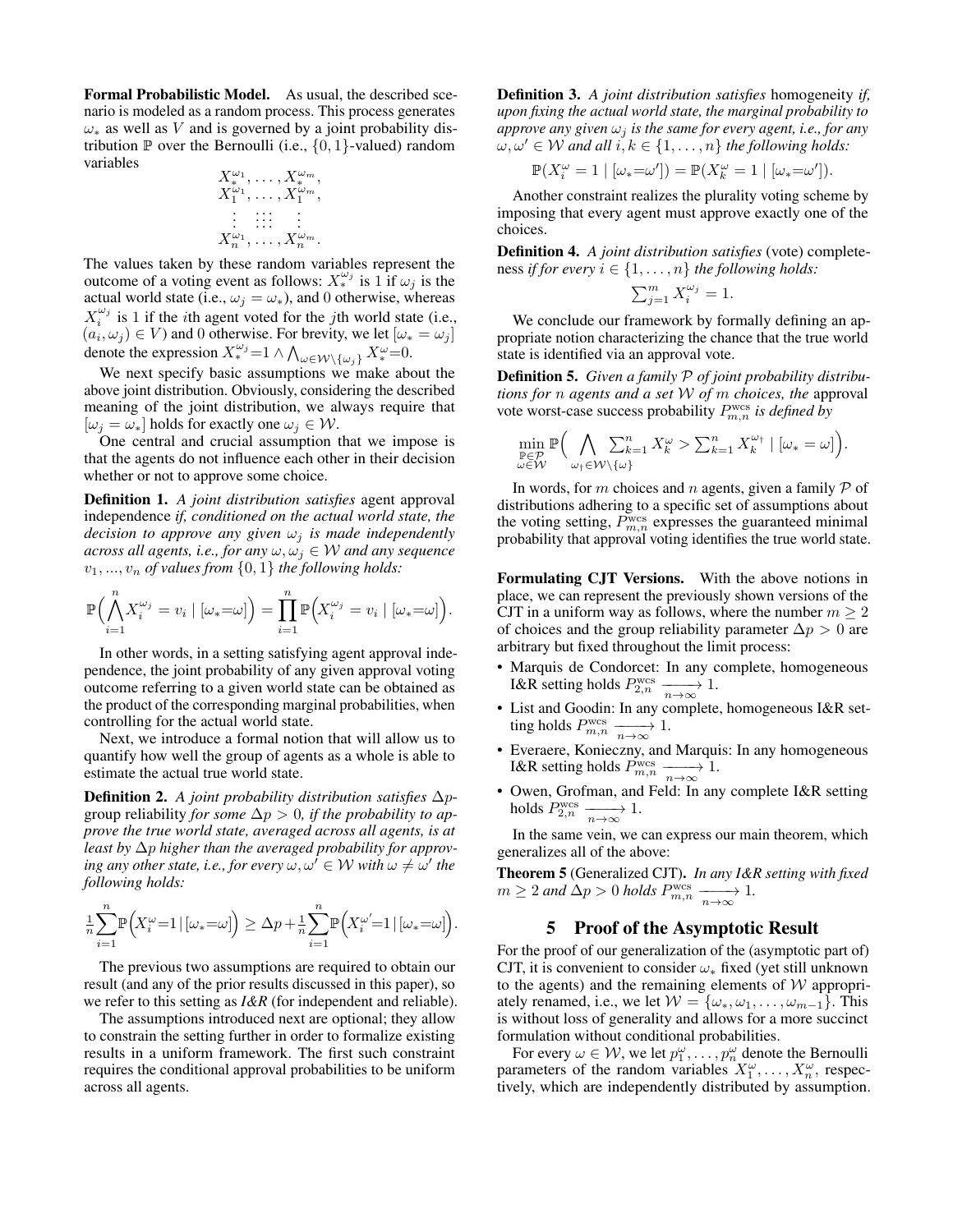Then  $\mathbb{E}(X_k^{\omega}) = p_k^{\omega}$  for all  $k \in \{1, ..., n\}$ . We will make use of the average of the  $p_k^{\omega}$  given by

$$
\bar{p}^{\omega} = \frac{1}{n} \sum_{k=1}^{n} p_k^{\omega}.
$$

We define for all  $\omega$ , n, and k

$$
\widetilde{X}_k^{\omega} = X_k^{\omega} - \mathbb{E}(X_k^{\omega}) = X_k^{\omega} - p_k^{\omega}
$$

the centralized versions of all considered distributions. Observe that  $\mathbb{E}(\widetilde{X}_k^{\omega}) = 0$  and

$$
\text{Var}(\widetilde{X}_k^{\omega}) = \text{Var}(X_k^{\omega}) = p_k^{\omega}(1 - p_k^{\omega}) \le \frac{1}{4}.
$$
 (1)

Moreover, for every  $\omega \in \mathcal{W}$ , we define the (original and centralized) distribution for the score received by  $\omega$  by

$$
X^{\omega} = \sum_{k=1}^{n} X_k^{\omega} \quad \text{and} \quad \widetilde{X}^{\omega} = \sum_{k=1}^{n} \widetilde{X}_k^{\omega},
$$

respectively, and note that

$$
X^{\omega} = \sum_{k=1}^{n} X_k^{\omega} = \sum_{k=1}^{n} \mathbb{E}(X_k^{\omega}) + \sum_{k=1}^{n} (X_k^{\omega} - \mathbb{E}(X_k^{\omega}))
$$
  
=  $\sum_{k=1}^{n} p_k^{\omega} + \sum_{k=1}^{n} (X_k^{\omega} - \mathbb{E}(X_k^{\omega}))$   
=  $n\bar{p}^{\omega} + \sum_{k=1}^{n} \widetilde{X}_k^{\omega} = n\bar{p}^{\omega} + \widetilde{X}^{\omega}.$  (2)

Furthermore, note that (due to the independence of all  $X_1^{\omega}, \ldots, X_n^{\omega}$ 

$$
\text{Var}(\widetilde{X}^{\omega}) = \text{Var}(X^{\omega}) = \sum_{k=1}^{n} \text{Var}(X_{k}^{\omega}) \le \frac{n}{4}.
$$
 (3)

According to the group reliability assumption, there exists some (uniform)  $\Delta p > 0$  such that for every n and  $\omega_{\dagger} \in$  $W \setminus {\omega_*}$  holds

$$
\bar{p}^{\omega_*} \geq \Delta p + \bar{p}^{\omega_\dagger}.
$$

In the following, let  $\omega_{\dagger} \in \mathcal{W} \setminus \{\omega_{*}\}\$  denote an arbitrary but fixed "competitor" of  $\omega_*$  in the approval vote. The strategy used toward showing the desired result starts by establishing a lower bound for the probability of  $\omega_*$  winning against  $\omega_{\dagger}$ . Intuitively, this probability increases with growing  $n$ , since the distributions for  $\frac{X^{\omega_*}}{n}$  and  $\frac{X^{\omega_+}}{n}$  will get concentrated more and more narrowly around  $\bar{p}^{\omega_*}$  and  $\bar{p}^{\omega_{\dagger}}$ , respectively.<sup>[2](#page-4-0)</sup>

To separate the scores of  $\omega_*$  and  $\omega_{\dagger}$ , we make use of the threshold values

$$
\theta^* = n(\bar{p}^{\omega_*} - \frac{\Delta p}{2}) \quad \text{as well as} \quad \theta^\dagger = n(\bar{p}^{\omega_\dagger} + \frac{\Delta p}{2})
$$

and observe that  $\theta^* \geq \theta^{\dagger}$  holds by construction, as the difference between  $\bar{p}^{\omega*}$  and  $\bar{p}^{\omega\dagger}$  is at least  $\Delta p$ . For the following, we will employ a popular inequality by Chebyshev.

Lemma 1 [\(Chebyshev 1867\)](#page-9-16). *For any distribution* X *with finite*  $E(X)$  *and*  $Var(X)$  *and any real number r holds* 

$$
\mathbb{P}(|X - \mathbb{E}(X)| > r) \le \frac{\text{Var}(X)}{r^2}.
$$

Then we can obtain a lower bound for the probability that in the course of an approval vote the correct choice  $\omega_*$  receives more votes than some fixed competitor  $\omega_{\dagger}$  as follows:

<span id="page-4-5"></span>
$$
\mathbb{P}(X^{\omega_{*}} > X^{\omega_{\dagger}})
$$
  
introduce fixed separating thresholds  

$$
> \mathbb{P}(X^{\omega_{*}} > \theta^{*} \geq \theta^{\dagger} > X^{\omega_{\dagger}})
$$
  
worst case, even if  $X^{\omega_{*}}$ ,  $X^{\omega_{\dagger}}$  maximally dependent  

$$
\geq 1 - \mathbb{P}(X^{\omega_{*}} \leq \theta^{*}) - \mathbb{P}(\theta^{\omega_{\dagger}} \leq X^{\omega_{\dagger}})
$$
  
Equation (2) and Definitions of  $\theta^{*}$  and  $\theta^{\dagger}$   

$$
= 1 - \mathbb{P}(n\bar{p}^{\omega_{*}} + \tilde{X}^{\omega_{*}} \leq n(\bar{p}^{\omega_{*}} - \frac{\Delta p}{2}))
$$

$$
- \mathbb{P}(n(\bar{p}^{\omega_{\dagger}} + \frac{\Delta p}{2}) \leq n\bar{p}^{\omega_{\dagger}} + \tilde{X}^{\omega_{\dagger}})
$$

$$
= 1 - \mathbb{P}(\tilde{X}^{\omega_{*}} \leq -n\frac{\Delta p}{2}) - \mathbb{P}(n\frac{\Delta p}{2} \leq \tilde{X}^{\omega_{\dagger}})
$$
(4)  

$$
\geq 1 - \mathbb{P}(|\tilde{X}^{\omega_{*}}| \geq n\frac{\Delta p}{2}) - \mathbb{P}(n\frac{\Delta p}{2} \leq |\tilde{X}^{\omega_{\dagger}}|)
$$
  
Chebyshev's inequality (2×)  

$$
\geq 1 - \frac{\text{Var}(\tilde{X}^{\omega_{*}})}{(n\frac{\Delta p}{2})^{2}} - \frac{\text{Var}(\tilde{X}^{\omega_{\dagger}})}{(n\frac{\Delta p}{2})^{2}} = 1 - \frac{2}{n\Delta p^{2}}
$$
(5)  

$$
\geq 1 - \frac{\frac{n}{4}}{(n\frac{\Delta p}{2})^{2}} - \frac{\frac{n}{4}}{(n\frac{\Delta p}{2})^{2}} = 1 - \frac{2}{n\Delta p^{2}}
$$

<span id="page-4-2"></span><span id="page-4-1"></span>Now, in order to obtain the probability for  $\omega_*$  winning the approval vote against *all* competing  $\omega_{\dagger} \in \mathcal{W} \setminus \{\omega_{*}\}\$  simultaneously, we state

<span id="page-4-3"></span>
$$
\mathbb{P}(\bigwedge_{\omega_{\dagger} \in \mathcal{W} \setminus \{\omega_*\}} X^{\omega_*} > X^{\omega_{\dagger}})
$$
\n
$$
\text{worst case, even if } X^{\omega_1}, X^{\omega_2}, \dots \text{ maximally dependent}
$$
\n
$$
\geq 1 - \sum_{i=1}^{m-1} \mathbb{P}(X^{\omega_*} \leq X^{\omega_i})
$$
\n
$$
= 1 - \sum_{i=1}^{m-1} \left(1 - \mathbb{P}(X^{\omega_*} > X^{\omega_i})\right) \tag{6}
$$

Equation [\(5\)](#page-4-3)

> 1 - 
$$
\sum_{i=1}^{m-1} (1 - (1 - \frac{2}{n\Delta p^2})) = 1 - \frac{2(m-1)}{n\Delta p^2}
$$
 (7)

As this argument holds for every choice of  $\omega_*$  and is valid for every I&R joint probability distribution, this allows us to conclude our desired result

<span id="page-4-6"></span>
$$
P_{m,n}^{\text{wcs}} \xrightarrow[n \to \infty]{} 1,\tag{8}
$$

which finishes the proof of the main theorem.

# 6 Estimates for Required Number of Agents

For the given proof, not much care was given to arrive at particularly tight bounds. Still, beyond the convergence behavior in the infinite, the obtained result allows to derive concrete guarantees in the finite: Provided the average probability of the true state being approved is known to be by  $\Delta p$  better than that of any competitor, the number  $n$  of agents needed to guarantee a success probability of at least  $P_{\text{min}}$  when choosing among  $m$  options is

<span id="page-4-4"></span>
$$
n \ge \frac{2(m-1)}{\Delta p^2 (1 - P_{\min})}.\tag{9}
$$

That is, the number of agents needed grows linearly with the number of wrong alternatives offered, is inversely proportional to the admissible failure probability  $1 - P_{\text{min}}$ , and depends inversely quadratically on the guaranteed margin between the average probabilities of right and wrong choice.

<span id="page-4-0"></span><sup>&</sup>lt;sup>2</sup>This general observation regarding growing sums of independently distributed random variables also shows up in the popular Central Limit Theorem, but, as we will argue in Section [7,](#page-7-0) that theorem itself is not applicable in our case.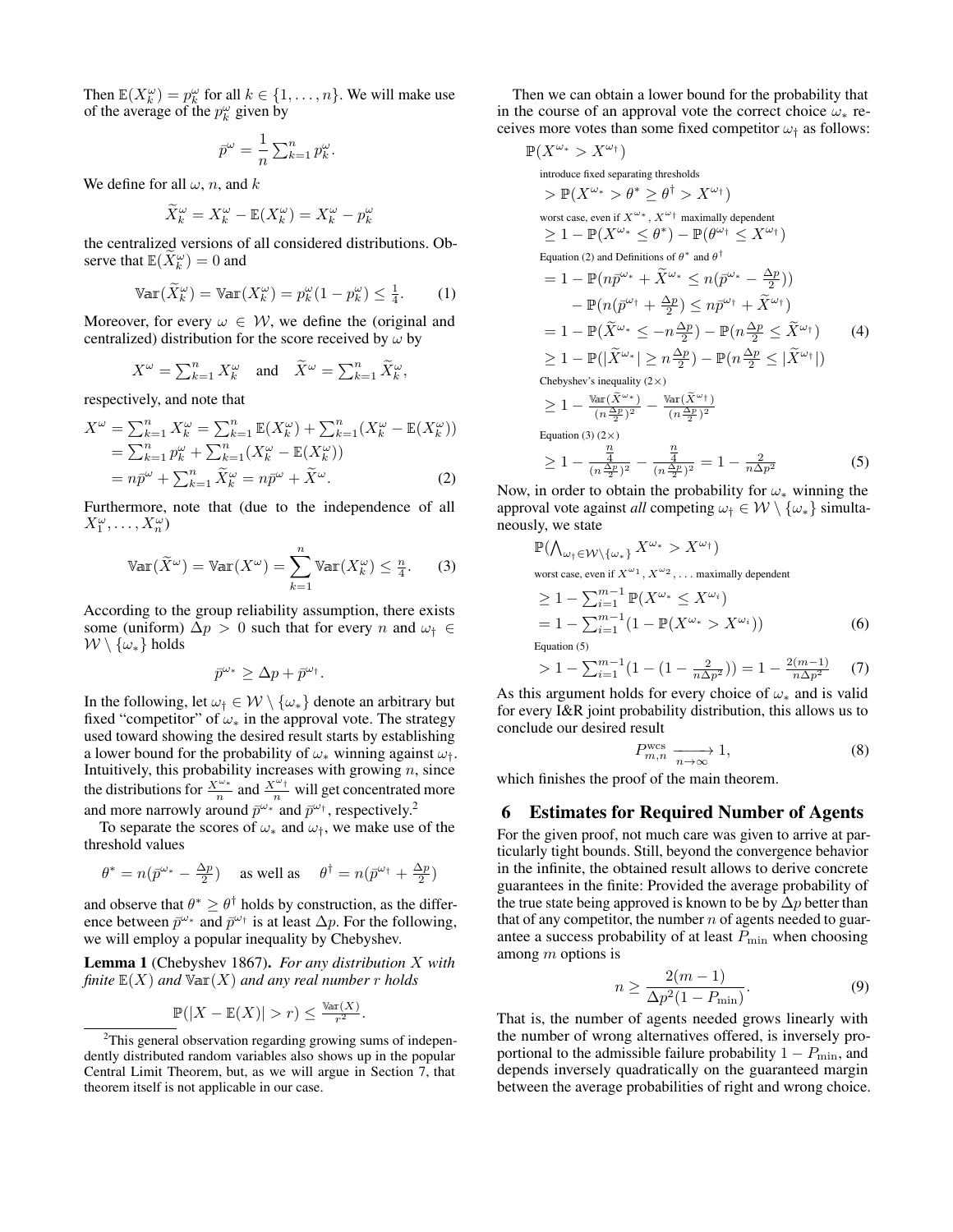Better Bounds for High Values of  $P_{\min}$  and/or m. The guarantees established via Equation [\(9\)](#page-4-4) are still unsatisfactory, in particular when the required success probability and/or the number of choices are high. Assuming a generous margin of  $\Delta p = 0.5$ , the number of required voters for  $m = 11$  and  $P_{\text{min}} = 0.9$  is 800 and grows to 80,000 when requiring  $P_{\text{min}} = 0.99$  and letting  $m = 101$ . This raises the question of whether lower, more practical bounds can be obtained. Fortunately this is the case.

To this end, a crucial observation is that for Bernoulli random variables, their potential values are confined to the interval [0, 1], so the probability of a value outside that interval being taken is 0. For the sum of (not necessarily identically distributed) independent random variables with this property, Hoeffding's inequality provides a tail estimate.

**Lemma 2** [\(Hoeffding 1963\)](#page-9-17). Let  $X_1, \ldots, X_n$  be independent *random variables satisfying*  $\mathbb{P}(l_i \leq X_i \leq u_i) = 1$  *for* reals  $l_i, u_i$ . Consider the sum of these random variables,  $X = \sum_{i=1}^{n} X_i$ . Then for every real number  $t > 0$  holds

$$
\mathbb{P}(X - \mathbb{E}(X) \ge t) \le e^{-\frac{2}{\sum_{i=1}^{n} (u_i - l_i)^2} t^2}
$$

.

This allows for improving the established lower success probability bound for winning against one competitor:

$$
\mathbb{P}(X^{\omega_{*}} > X^{\omega_{\dagger}})
$$
  
\nEquation (4)  
\n
$$
\geq 1 - \mathbb{P}(\widetilde{X}^{\omega_{*}} \leq -n\frac{\Delta p}{2}) - \mathbb{P}(n\frac{\Delta p}{2} \leq \widetilde{X}^{\omega_{\dagger}})
$$
  
\nHoeffding's theorem (2×) noting that  $u_{i} - l_{i} = 1$  for all  $i$   
\n
$$
\geq 1 - e^{-\frac{2}{n}(n\frac{\Delta p}{2})^{2}} - e^{-\frac{2}{n}(n\frac{\Delta p}{2})^{2}} = 1 - 2e^{-\frac{1}{2}n\Delta p^{2}}
$$
(10)

Then we obtain for the winning against all competitors:

$$
\mathbb{P}(\bigwedge_{\omega_{\dagger} \in \mathcal{W} \setminus \{\omega_{*}\}} X^{\omega_{*}} > X^{\omega_{\dagger}})
$$
\nEquation (6)  
\n
$$
\geq 1 - \sum_{i=1}^{m-1} (1 - \mathbb{P}(X^{\omega_{*}} > X^{\omega_{i}}))
$$
\nEquation (10)  
\n
$$
= 1 - \sum_{i=1}^{m-1} (1 - (1 - 2e^{-\frac{1}{2}n\Delta p^{2}}))
$$
\n
$$
= 1 - (m - 1)2e^{-\frac{1}{2}n\Delta p^{2}}
$$
\n(11)

And as estimate for the number of independent agents needed to surpass a success probability of  $P_{\text{min}}$ :

$$
n \ge \frac{2}{\Delta p^2} \ln \frac{2(m-1)}{1 - P_{\min}} \tag{12}
$$

Note that this significantly lowers the bounds in the cases considered above: for  $\Delta p = 0.5$ ,  $m = 11$  and  $P_{\text{min}} = 0.9$ the number of required voters is 42. For  $P_{\text{min}} = 0.99$  and  $m = 101$ , it grows only very moderately to 80. It is also easy to see that Equation [\(12\)](#page-5-1) yields better estimates than Equation [\(9\)](#page-4-4) for all possible values of  $\Delta p$ , m, and  $P_{\min}$  due to the fact that  $ln(x) < x$  always holds.

Better Bounds for Large  $\Delta p$ . The improved bound still yields unintuitively high values under certain conditions. As an informative cornercase, consider  $\Delta p = 1$ . This means

that the average probability to approve the true world state is by 1 higher than approving any other state. This condition can only be satisfied if every voter behaves perfectly, i.e., she always approves  $\omega_*$  and never approves any competing  $\omega_{\uparrow}$ . Under such fortunate circumstances, it is obvious that consulting just one agent (i.e.,  $n = 1$ ) must be sufficient, no matter how high  $P_{\text{min}}$  and m. However, upon inspection of Equation [\(12\)](#page-5-1), even when fixing  $\Delta p = 1$ , we can obtain arbitrarily large values for  $n$  upon choosing high  $P_{\text{min}}$  and/or m. Note that very large values of  $\Delta p$  are not just of academic interest since there might be belief fusion scenarios wherein close-to-perfect sensors are deployed.

To appropriately handle such situations, we resort to a more careful analysis and refined estimates of tail probabilities. We state Jensen's inequality, recalling that a function  $f : [l, h] \to \mathbb{R}$  from some real interval  $[l, h]$  to the real numbers is *concave* if for any  $x_1, x_2 \in [l, h]$  and every  $t \in [0, 1]$ holds

$$
f(tx_1 + (1-t)x_2) \ge tf(x_1) + (1-t)f(x_2).
$$

Lemma 3 [\(Jensen 1906\)](#page-9-18). *For any concave function* f :  $[l, u] \rightarrow \mathbb{R}$ , real values  $x_1, \ldots, x_n \in [l, u]$  and positive *weights*  $w_1, \ldots, w_n > 0$  *holds* 

$$
\frac{\sum_{i=1}^{n} w_i f(x_i)}{\sum w_i} \le f\left(\frac{\sum_{i=1}^{n} w_i x_i}{\sum w_i}\right).
$$

*In particular, choosing*  $w_i = \frac{1}{n}$  *for every*  $i \in \{1, ..., n\}$ *yields*

<span id="page-5-2"></span>
$$
\frac{1}{n}\sum_{i=1}^n f(x_i) \leq f\left(\frac{1}{n}\sum_{i=1}^n x_i\right).
$$

<span id="page-5-0"></span>That is, for concave functions, applying the function to the average of a collection of numbers yields a larger value than taking the average over the corresponding collection of function values. In particular, given values  $p_1, \ldots, p_n$  and letting  $\bar{p} = \frac{1}{n} \sum_{i=1}^{n} p_i$ , we can use the observation that the function  $f: x \mapsto x(1-x)$  is concave to obtain

$$
\frac{1}{n}\sum_{i=1}^{n}p_i(1-p_i) = \frac{1}{n}\sum_{i=1}^{n}f(p_i) \le f\left(\frac{1}{n}\sum_{i=1}^{n}p_i\right) = f(\bar{p}) = \bar{p}(1-\bar{p}).
$$
\n(13)

This insight allows us to obtain a better bound on the variance of the sum of the approvals for a given  $\omega \in \mathcal{W}$ :

$$
\operatorname{Var}(\widetilde{X}^{\omega}) = \operatorname{Var}(X^{\omega})
$$
  
=  $\sum_{k=1}^{n} \operatorname{Var}(X_{k}^{\omega}) = \sum_{k=1}^{n} p_{k}^{\omega} (1 - p_{k}^{\omega})$   
Equation (13)  
 $\leq np^{\omega} (1 - p^{\omega}).$  (14)

<span id="page-5-1"></span>As another ingredient, we make use of the *Chebyshev-Cantelli inequality*, a less commonly known variant of Chebyshev's inequality, which allows to infer good estimates for one-sided tail bounds of probability distributions.

Lemma 4 [\(Chebyshev 1867,](#page-9-16) [Cantelli 1928\)](#page-9-19). *For any distribution* X with finite  $E(X)$  and  $Var(X)$  and any real number  $\lambda > 0$  *holds* 

<span id="page-5-3"></span>
$$
\mathbb{P}(X - \mathbb{E}(X) \ge \lambda) \le \frac{\text{Var}(X)}{\text{Var}(X) + \lambda^2}.
$$

*Applying the above to* −X *yields*

$$
\mathbb{P}(X - \mathbb{E}(X) \leq -\lambda) \leq \frac{\text{Var}(X)}{\text{Var}(X) + \lambda^2}.
$$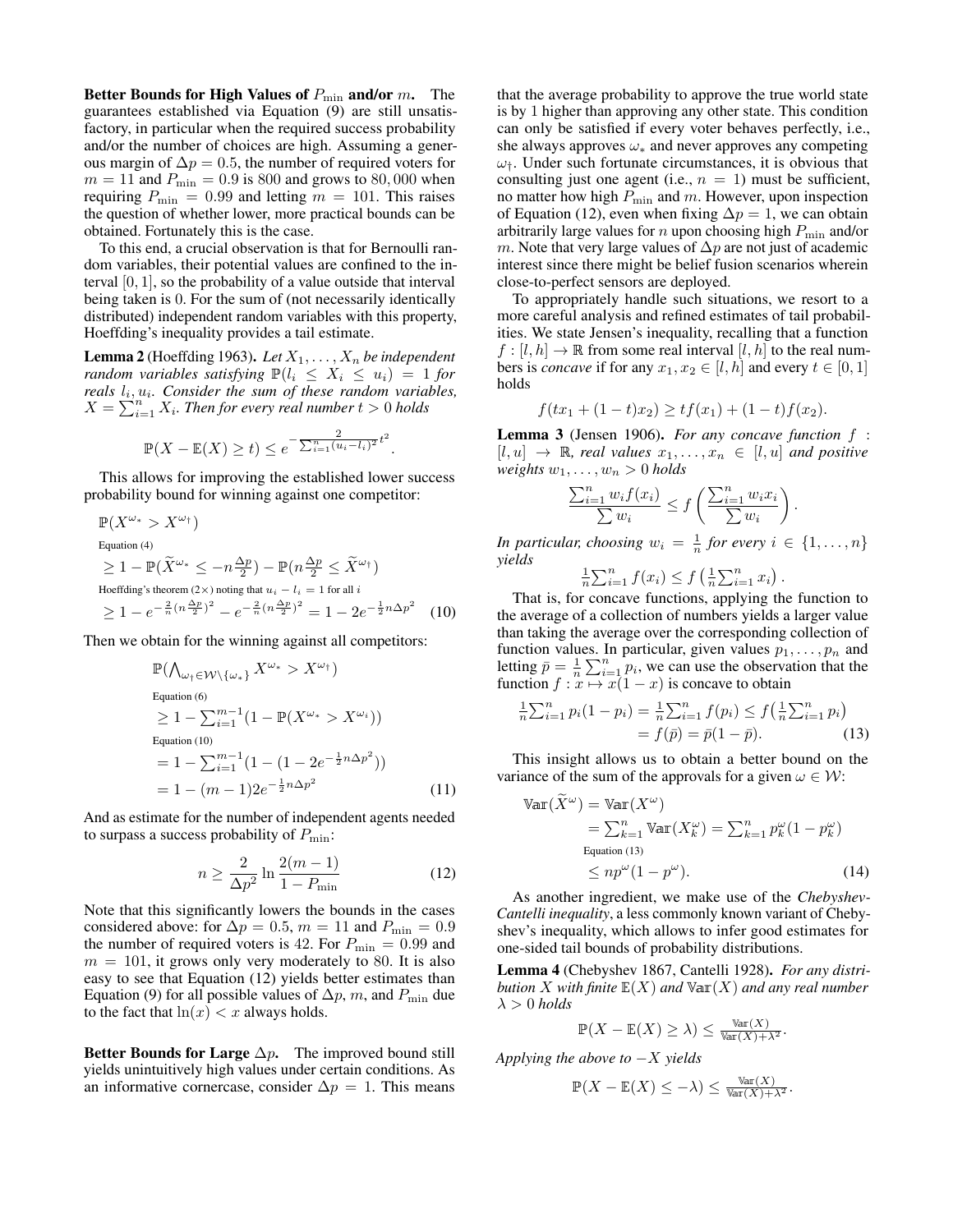<span id="page-6-2"></span>

Figure 1: Left: Lower bound for *n*, given  $\Delta p$  and  $P_{\min}$  for fixed  $m = 2$ . Plot cut off at  $n = 10^6$ , note that  $n \xrightarrow[\Delta p \to 0]{} \infty$  and  $n \xrightarrow[P_{\min} \to 1]{} \infty$ . Right: Contour lines for  $n = 10^4$ ,  $10^3$ ,  $100$ ,  $50$ ,  $20$ ,  $10$ ,  $5$ , and  $2$  (left to right), given  $m = 2$  (top) and  $m = 3$  (bottom). The dotted lines separate the area for large  $\Delta p$ , where Equation [\(12\)](#page-5-1) provides the better estimate.

These tools allow us to arrive at an improved lower bound for the probability of  $\omega_*$  winning against one competitor:  $m(xw)$  $\mathbf{v}\omega_{\pm}$ 

$$
\mathbb{P}(X^{**} > X^{**})
$$
  
\nEquation (4)  
\n
$$
= 1 - \mathbb{P}(\widetilde{X}^{\omega*} \leq -n\frac{\Delta p}{2}) - \mathbb{P}(n\frac{\Delta p}{2} \leq \widetilde{X}^{\omega*})
$$
  
\nChebyshev-Cantelli inequality (2×)  
\n
$$
\geq 1 - \frac{\text{Var}(\widetilde{X}^{\omega*})}{\text{Var}(\widetilde{X}^{\omega*}) + (n\frac{\Delta p}{2})^2} - \frac{\text{Var}(\widetilde{X}^{\omega*})}{\text{Var}(\widetilde{X}^{\omega*}) + (n\frac{\Delta p}{2})^2}
$$
  
\n
$$
= \frac{n^2 \Delta p^2}{4 \text{Var}(\widetilde{X}^{\omega*}) + n^2 \Delta p^2} + \frac{n^2 \Delta p^2}{4 \text{Var}(\widetilde{X}^{\omega*}) + n^2 \Delta p^2} - 1
$$
  
\nEquation (14)  
\n
$$
\geq \frac{n^2 \Delta p^2}{4np^{\omega*} (1-p^{\omega*}) + n^2 \Delta p^2} + \frac{n^2 \Delta p^2}{4np^{\omega*} (1-p^{\omega*}) + n^2 \Delta p^2} - 1
$$
  
\nvalue minimal for  $p^{\omega*} = \frac{1+\Delta p}{1}$  and  $p^{\omega*} = \frac{1-\Delta p}{2}$ , cf. appendix  
\n
$$
\geq \frac{n \Delta p^2}{(1-\Delta p^2) + n \Delta p^2} + \frac{n \Delta p^2}{(1-\Delta p^2) + n \Delta p^2} - 1
$$
  
\n
$$
= \frac{2n \Delta p^2}{1+(n-1)\Delta p^2} - 1 = \frac{(n+1)\Delta p^2 - 1}{1+(n-1)\Delta p^2}
$$
  
\n
$$
= 1 - 2\frac{1-\Delta p^2}{1+(n-1)\Delta p^2}
$$
 (15)

This allows us to obtain a lower bound for the probability of  $\omega_*$  winning the approval vote:

$$
\mathbb{P}(\bigwedge_{\omega_{\dagger} \in \mathcal{W} \setminus \{\omega_{*}\}} X^{\omega_{*}} > X^{\omega_{\dagger}})
$$
  
\nEquation (6)  
\n
$$
\geq 1 - \sum_{i=1}^{m-1} (1 - \mathbb{P}(X^{\omega_{*}} > X^{\omega_{i}}))
$$
  
\nEquation (15)  
\n
$$
\geq 1 - \sum_{i=1}^{m-1} (1 - (1 - 2 \frac{1 - \Delta p^{2}}{1 + (n - 1)\Delta p^{2}}))
$$
  
\n
$$
= 1 - \frac{2(m-1)(1 - \Delta p^{2})}{1 + (n-1)\Delta p^{2}}
$$
 (16)

Consequently, we obtain the following estimate for the number of independent agents needed to surpass a given success probability of  $P_{\text{min}}$ :

<span id="page-6-1"></span>
$$
n \ge 1 + 2\left(\frac{1}{\Delta p^2} - 1\right)\left(\frac{m-1}{1 - P_{\min}}\right). \tag{17}
$$

Note that now we obtain  $n \geq 1$  whenever  $\Delta p = 1$  as desired. It can also be checked that this estimate is superior to Equation [\(9\)](#page-4-4) for all values of  $\Delta p$ , m, and  $P_{\min}$ . However, between the estimates Equation [\(12\)](#page-5-1) and Equation [\(17\)](#page-6-1) none dominates the other for all values; therefore it is advisable to determine the minimum of the two in every case. Thus we arrive at our final bound:

Theorem 6. *In a* ∆p*-group reliable setting with* m *choices, the worst case approval vote success probability is at least* Pmin *whenever the number of agents is equal or higher than*

$$
\min\left(\frac{2}{\Delta p^2}\ln Q, 1 + \left(\frac{1}{\Delta p^2} - 1\right)Q\right),\tag{18}
$$

<span id="page-6-0"></span>*where*  $Q = 2 \frac{m-1}{1-P_{\text{min}}}$  *is the twofold ratio between the number of incorrect alternatives and the admissible error probability.*

Figure [1](#page-6-2) visualizes the thus established lower bounds of  $n$  depending on the parameters. While, in conformance with intuition, *n* goes against infinity as *m* grows, as  $P_{\text{min}}$  approaches 1, or as  $\Delta p$  approaches 0, the asymptotic behaviour is qualitatively different: ensuring very high success probabilities or managing large numbers of choices has a much more moderate influence on the number of agents to be employed than coping with small group reliability margins.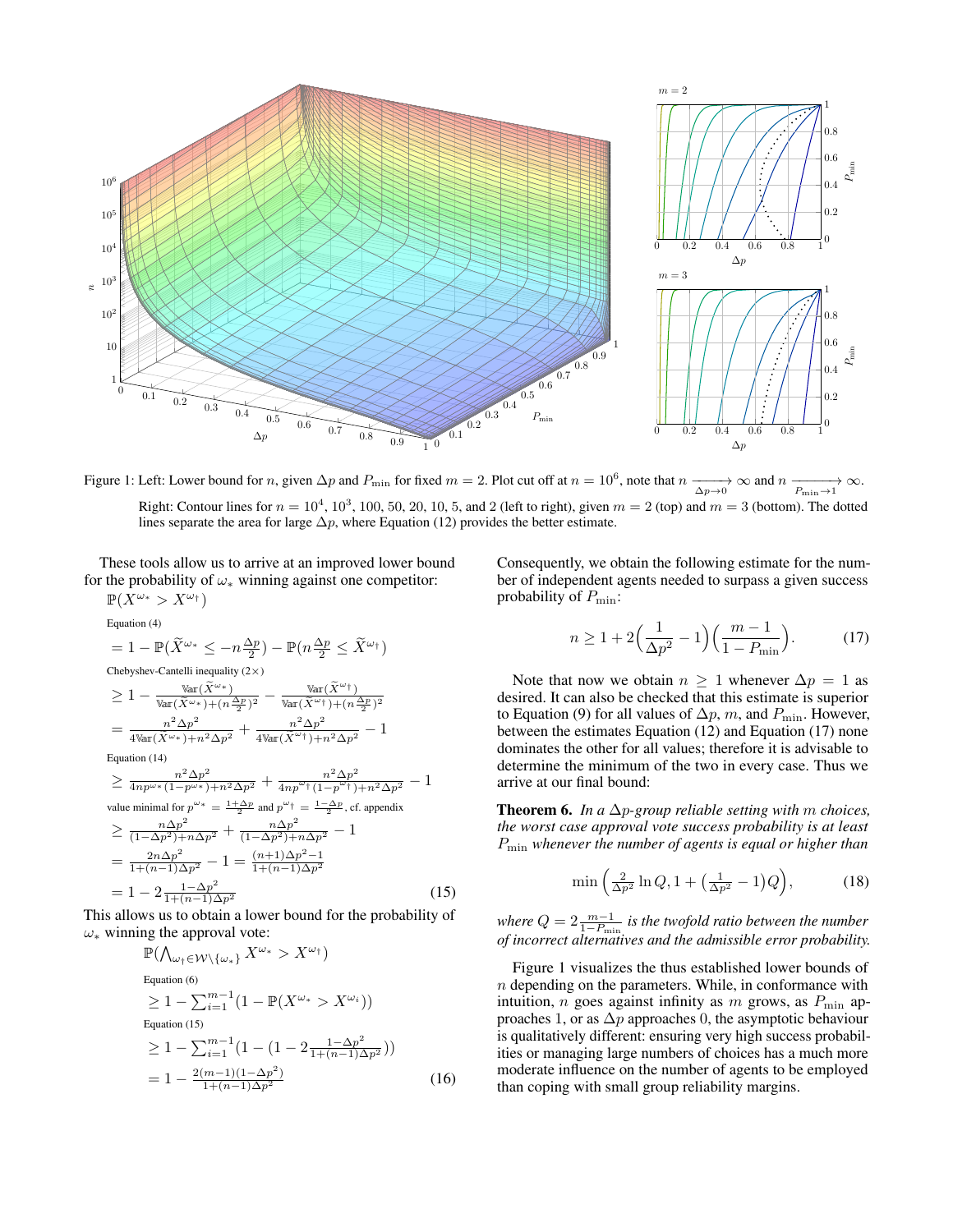### <span id="page-7-0"></span>7 Failure of the Non-Asymptotic Statement

We recall the non-asymptotic part of the original CJT stating that for any two odd natural numbers  $i, j \in \mathbb{N}$  with  $i < j$ , the probability that  $\omega_*$  wins the majority vote in a setting with i agents is strictly smaller than the probability for a setting with  $i$  agents.

It has been observed before that this proposition fails when the homogeneity assumption is dropped, even when upholding completeness and confining the choices to two [\(Owen,](#page-9-9) [Grofman, and Feld 1989\)](#page-9-9). We will now formally show that this failure is not just an artifact for small agent numbers, but that it occurs for arbitrarily large  $n$ .

<span id="page-7-1"></span>**Theorem 7.** Let  $k \in \mathbb{N}$ . Given  $\mathcal{W} = {\omega_*, \omega_1}$  *as well as*  $a$ verage approval probabilities  $\bar{p}^{\omega_*}$  and  $\bar{p}^{\omega_\dagger} = 1 - \bar{p}^{\omega_*}$  with  $\bar{p}^{\omega_*} - \bar{p}^{\omega_{\dagger}} = \Delta p$  satisfying  $1 > \Delta p > 0$ , then there exist  $i, j ∈ ℕ$  *with*  $j > i > k$  *and corresponding joint distributions* P *and* P ′ *for complete approval voting settings over* W *with* j *and* i *agents, respectively, such that*

$$
\mathbb{P}\Big(X^{\omega_*} > X^{\omega_{\dagger}}\Big) < \mathbb{P}'\Big(X^{\omega_*} > X^{\omega_{\dagger}}\Big).
$$

In words, no matter how large the number of agents, if the concrete success probability is unknown, one can never be sure it will improve upon picking a setting with more agents.

We will show this by providing, for any given k and  $\Delta p$ concrete joint distributions where the success probability decreases despite an increasing number of agents. These distributions will be obtained, on the one hand, from the homogeneous setting underlying the original CJT and, on the other hand, from a scenario that we call the *experts & deniers setting*. In the following, let  $\bar{p}^{\omega_*}$  and  $\bar{p}^{\omega_{\dagger}}$  be fixed with  $\bar{p}^{\omega_*} - \bar{p}^{\omega_{\dagger}} = \Delta p$  satisfying  $1 > \Delta p > 0$ . Due to the complete setting, we also know that  $\bar{p}^{\omega_{\dagger}} = 1 - \bar{p}^{\omega_{*}}$  and thus  $\bar{p}^{\omega*} = \frac{1+\Delta p}{2}$  and  $\bar{p}^{\omega\dagger} = \frac{1-\Delta p}{2}$ .

**Definition 6.** For any  $j \in \mathbb{N}$ , let  $\mathbb{P}_{j}^{-}$  denote the unique joint *probability distribution for the* j*-agent homogeneous complete setting with choices*  $W = {\omega_*, \omega_{\dagger}}$ .

This is the probability distribution underlying Condorcet's original theorem. We obtain the following coarse estimate of an upper bound for the probability of the approval vote leading to a correct outcome:

$$
\mathbb{P}_j^-(X^{\omega_*} > X^{\omega_\dagger}) < 1 - \mathbb{P}_j^-(X^{\omega_\dagger} = j) \\
= 1 - (\bar{p}^{\omega_\dagger})^j \\
= 1 - \left(\frac{1 - \Delta p}{2}\right)^j.
$$

Hence, given  $\Delta p < 1$ , we note that  $\mathbb{P}_{j}^{-}(X^{\omega_{*}} > X^{\omega_{\dagger}})$  is strictly smaller than 1 for every  $j$ .

This homogeneous setting will now be contrasted with the *experts & deniers setting*, which in a way represents the "most inhomogeneous" way of realizing a joint probability distribution with the given average probabilities. In such a setting, every but possibly one agent falls into one of two categories: she can be an *expert*, who always infallibly picks the right choice, or a *denier*, who persistently chooses the incorrect option. Notably, in such a setting, the outcome of the majority vote is almost deterministic: it can take at most two different values, namely the floor and the ceiling of the expected value.

**Definition 7.** For any  $i \in \mathbb{N}$ , we let  $\mathbb{P}_i^+$  denote the *i*-agent *joint probability distribution with agent-wise Bernoulli pa* $r^{\omega}$  *rameters*  $p_1^{\omega_1}, p_1^{\omega_1}, \ldots, p_i^{\omega_i}, p_i^{\omega_1}$  *defined by:* 

$$
p_{\ell}^{\omega_*} = \begin{cases} 1 & \ell \leq \lfloor i\bar p^{\omega_*} \rfloor \\ i\bar p^{\omega_*} - \lfloor i\bar p^{\omega_*} \rfloor & \lfloor i\bar p^{\omega_*} \rfloor < \ell \leq \lceil i\bar p^{\omega_*} \rceil \\ 0 & \lceil i\bar p^{\omega_*} \rceil < \ell \end{cases}
$$

while  $p_{\ell}^{\omega_{\dagger}}=1-p_{\ell}^{\omega_{\ast}}.$  We refer to this type of distribution as *the* experts & deniers setting*.*

Inspecting  $\mathbb{P}_i^+$ , we see that  $\bar{p}^{\omega_*}$  and  $\bar{p}^{\omega_+}$  are indeed the average approval probabilities of  $\omega_*$  and  $\omega_{\dagger}$ , respectively. Also note that by construction, due to the near-deterministic nature of this setting, we have

$$
\begin{aligned} &\mathbb{P}^+_i\big(\lfloor i\bar p^{\omega_*}\rfloor\le X^{\omega_*}\le \lceil i\bar p^{\omega_*}\rceil\big)=1\text{ as well as}\\ &\mathbb{P}^+_i\big(\lfloor i\bar p^{\omega_\dagger}\rfloor\le X^{\omega_\dagger}\le \lceil i\bar p^{\omega_\dagger}\rceil\big)=1. \end{aligned}
$$

Then, whenever we pick  $i \geq \frac{2}{\Delta p}$ , we obtain

 $\lceil i\bar{p}^{\omega_{\dagger}}\rceil < i\bar{p}^{\omega_{\dagger}} + 1 \leq i\bar{p}^{\omega_{\dagger}} + i\Delta p - 1 = i\bar{p}^{\omega_{\ast}} - 1 < \lfloor i\bar{p}^{\omega_{\ast}} \rfloor,$ 

and therefore with the above

 $\mathbb{P}_{i}^{+}(X^{\omega_{*}} > X^{\omega_{\dagger}}) = 1.$ 

In words, whenever the number of agents is large enough, the experts & deniers setting ensures that the true world state will be identified with a probability of 1. From these observations, the proof of Theorem [7](#page-7-1) follows immediately by picking  $j > i > \max(k, \frac{2}{\Delta p})$  and letting  $\mathbb{P}' = \mathbb{P}_i^+$  as well as  $\mathbb{P} = \mathbb{P}_j^-$ .

As an aside, the experts & deniers setting discussed here also serves as a good case in point to demonstrate that in the non-homogeneous setting, the Central Limit Theorem (CLT, which, in fact, comes handy to show homogeneous versions of the CJT) is not applicable. This holds even when resorting to the CLT formulations of Lyapunov [\(1900;](#page-9-20) [1902\)](#page-9-21) or Lindeberg [\(1922\)](#page-9-22) which can cope with sums of not identically distributed random variables. Both versions rely on the sum of the variances to grow indefinitely for  $n \to \infty$ . This is not the case for sequences of experts & deniers settings where most of the underlying Bernoulli parameters  $p_i^{\omega}$  are 0 or 1, leading to a variance of 0. Indeed, such sequence do not converge against the normal distribution. This is the reason why we employed tail estimates in our proofs which are more robust against extremal variances.

### 8 Conclusion and Future Work

Motivated by multi-agent belief fusion scenarios, this paper established a generalized Condorcet Jury Theorem that holds under remarkably weak assumptions. That is, in the generalization presented here, agents are allowed to have heterogeneously distributed competence levels as long as the group of agents is on average more likely to vote for the correct alternative than any other alternative. It was shown that this holds for any finite number of alternatives under approval voting, where every agent is allowed to vote for any number of alternatives.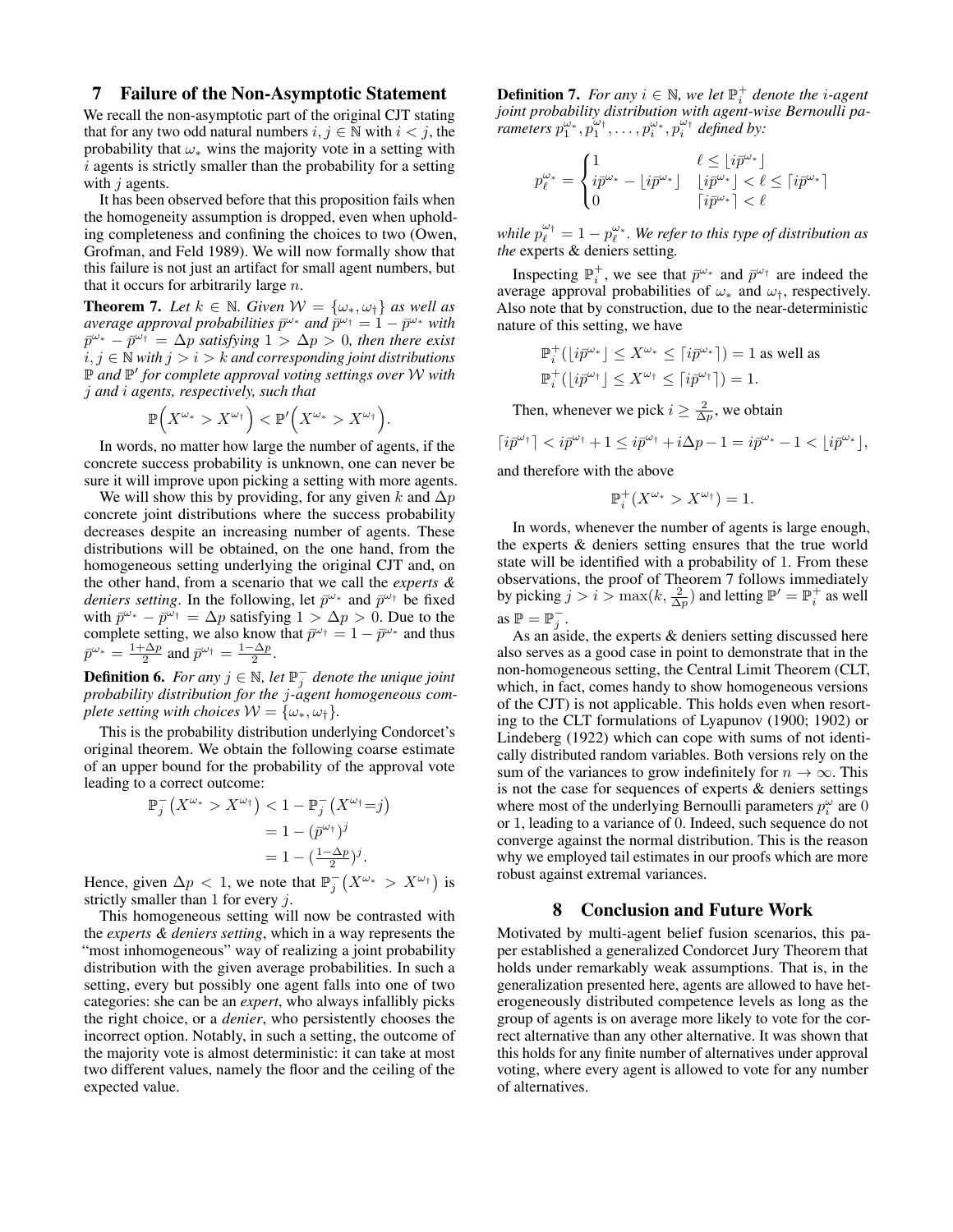Beyond establishing this result, we were able to derive estimates for the number of independent agents necessary to guarantee a prescribed minimal probability,  $P_{\text{min}}$ , of the aggregation process being successful, given the number  $m$  of alternatives, and the minimum distance  $\Delta p$  between the average approval probabilities for correct and wrong alternative.

Finally, we proved an impossibility result: When weakening the homogeneity assumption by allowing for average competence levels, part (1) of Condorcet's original jury theorem fails for any arbitrarily large number of agents. That is, the probability that the voting procedure yields the correct alternative cannot be guaranteed to increase when choosing a larger team of agents.

In future work, we intend to perform experiments to estimate whether there still is a significant margin between the theoretically established guarantees we provide and the statistical behavior observed when belief fusion through voting aggregation is simulated. If a significant difference were found, this would clearly motivate the search for even better, tighter theoretical bounds.

We also aim to integrate our generalized Condorcet Jury Theorem into the formal belief fusion framework: following the argument by [Everaere, Konieczny, and Marquis](#page-9-7) [\(2010\)](#page-9-7), our generalization gives rise to a new postulate for belief merging operators, based on group-reliability. Consequently, it is worthwhile to investigate which of the well-known operators used in the belief fusion literature satisfy this new postulate. The operators found to satisfy this new postulate are capable of tracking the true state of the world under the weak assumptions underlying our generalization of the CJT.

Moreover, it would be important to investigate to what extent our results can be maintained when allowing for a certain degree of mutual influence among the voters, thereby weakening the assumption of *independence*. Indeed, there exist results that extend the CJT in that direction. [Ladha](#page-9-23) [\(1992\)](#page-9-23) generalized the CJT in the dichotomic setting with majority voting by only restricting the average coefficients of correlations. On another note, [Pivato](#page-9-24) [\(2017\)](#page-9-24) generalized the CJT to a class of voting rules for more than two alternatives such as plurality voting and approval voting allowing for significant correlations among voters. Note that both these works weaken the requirement toward agent independence but impose that all participating agents are individually reliable, i.e., they cannot handle scenarios where unreliable or even malicious agents are involved. For future work, it is thus interesting to see to what extent the result shown here can be generalized to accommodate a moderate amount of correlation among voters, along the lines of the approaches mentioned above.

As a further generalization, it seems promising to look into scenarios where agents are allowed to give more finegrained feedback than the simple approval or non-approval of alternatives. For example, [Morreau](#page-9-25) [\(2021\)](#page-9-25) recently proved a variant of the CJT that considers the aggregation of grades into the median grade assigned to some object in order to track the correct grade: In a peer review scenario, the reviewers assign scores to a given proposal, each of which represents a grade, i.e. a gradual evaluation of the object in question. This approach being restricted to finitely many

grades, a natural generalization to consider would be to allow for real-valued evaluations of objects such as fuzzy values or probabilities. If such a generalization can be shown, one could, for instance, aggregate probabilistic statements with the aim of tracking the correct probability assessment of an event directly. Clearly, approaches along those lines will need to be compared to well-established methods of quantitative belief fusion for heterogeneous sources such as Bayesian frameworks, Dempster-Shafer theory as well as fuzzy and possibilistic approaches [\(Bloch et al. 2001\)](#page-9-26).

### Appendix

We briefly present the determination of the extremal value determination used in Equation [\(12\)](#page-5-1). Our goal is to determine the minimal value of the following expression over all  $p =$  $\bar{p}^{\omega_*}$ :

$$
\frac{n^2 \Delta p^2}{4np^{\omega*} (1-p^{\omega*})+n^2 \Delta p^2} + \frac{n^2 \Delta p^2}{4np^{\omega*} (1-p^{\omega*})+n^2 \Delta p^2} - 1
$$
\n
$$
= \frac{1}{\frac{4np^{\omega*} (1-p^{\omega*})}{n^2 \Delta p^2} + 1} + \frac{1}{\frac{4np^{\omega*} (1-p^{\omega*})}{n^2 \Delta p^2} + 1} - 1
$$
\nsubstitute  $u = \frac{4np^{\omega*} (1-p^{\omega*})}{n^2 \Delta p^2}$  and  $v = \frac{4np^{\omega*} (1-p^{\omega*})}{n^2 \Delta p^2}$ \n
$$
= \frac{1}{u+1} + \frac{1}{v+1} - 1
$$

We obtain the value of the  $p = \bar{p}^{\omega_*}$  producing the minimum of this expression as the zeros of its first derivative. Consequently, letting  $(.)'$  denote  $\frac{d}{dp}(.)$ , we find

$$
0 = \left(\frac{1}{u+1} + \frac{1}{v+1} - 1\right)' = \left(\frac{1}{u+1}\right)' + \left(\frac{1}{v+1}\right)'
$$
  
= 
$$
\frac{-u'}{(u+1)^2} + \frac{-v'}{(v+1)^2}.
$$

Multiplying with  $(u + 1)^2(v + 1)^2$ , we obtain:  $0 = -v'(u+1)^2 - u'(v+1)^2,$ 

and further

$$
0 = (2p - 1 - 2\Delta p)(p - p^2 + (n\frac{\Delta p}{2})^2)^2
$$
  
+  $(2p - 1)((n\frac{\Delta p}{2})^2 + p - p^2 - \Delta p + 2p\Delta p - \Delta p^2)^2$   
=  $(2p - \Delta p - 1)$ .  
 $(2p^4 - 4p^3\Delta p - 4p^3 + 4p^2\Delta p^2 + 6p^2\Delta p$   
 $- 4p^2(n\frac{\Delta p}{2})^2 + 2p^2 - 2p\Delta p^3 - 4p\Delta p^2$   
+  $4p\Delta p(n\frac{\Delta p}{2})^2 - 2p\Delta p + 4p(n\frac{\Delta p}{2})^2$   
+  $\Delta p^3 + \Delta p^2 - 2\Delta p(n\frac{\Delta p}{2})^2 + 2(n\frac{\Delta p}{2})^4$ .

As the second factor does not produce zeros under the given assumptions, we proceed with

$$
0 = 2p - \Delta p - 1
$$
  

$$
p = \frac{1 + \Delta p}{2},
$$

which yields

$$
p^{\omega_*} = p = \frac{1 + \Delta p}{2}
$$
 as well as  

$$
p^{\omega_{\dagger}} = p^{\omega_*} - \Delta p = \frac{1 - \Delta p}{2}.
$$